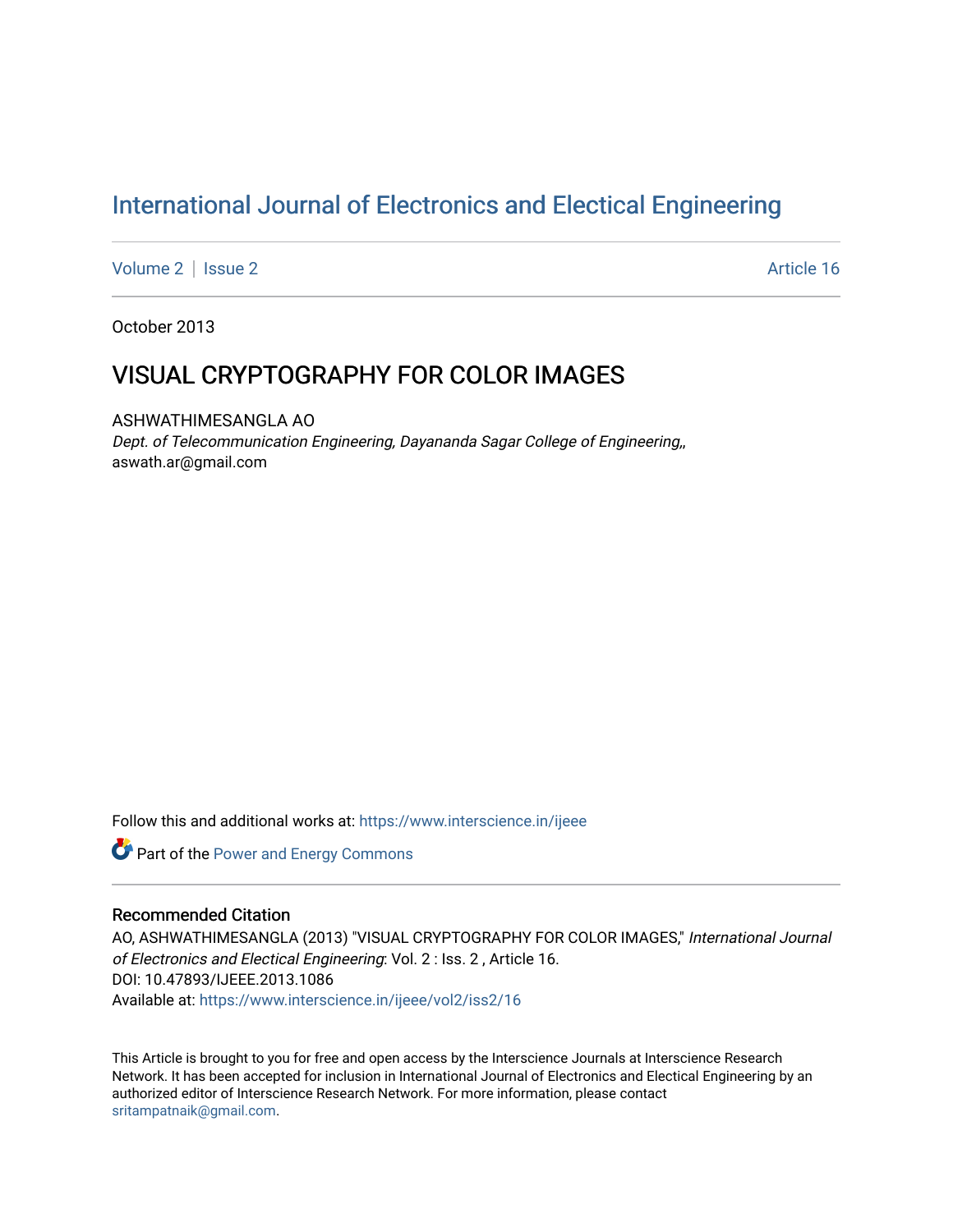## **VISUAL CRYPTOGRAPHY FOR COLOR IMAGES**

**ASHWATHIMESANGLA AO**

Telecommunication HOD, Mtech, Digital electronics communication,E&C Dept., Dayanand Sagar College of EngineeringDayanand Sagar College of Engineering Bangalore, IndiaBangalore, India E-mail : Aswath.ar@gmail.comimelongs@gmail.com

**Abstract** -Visual cryptography is a secret sharing scheme for encrypting a secret image, it is a perfectly secure way that allows secret sharing without any cryptographic computation, which is termed as Visual Cryptography Scheme (VCS). In this paper secret image is divided into shares (printed on transparencies), and each share holds some information. At the receiver this shares are merged to obtain the secret information which is revealed without any complex computation. The proposed algorithm is for color host image, divided into three color planes Red, Green, Blue and merged with secret image which is binarized and divided into shares. The decoding requires aligning the result obtained by merging color host image and shares, so as to obtain the secret image.

*Keywords-component*: *visual cryptography; secret shari.*

#### **I. INTRODUCTION**

Visual cryptography is a popular solutionfor image encryption. Visual cryptography was proposed in 1994 by Naor and Shamir who introduced a simple but perfectly secure way that allows secret sharing without any cryptographic computation, which they termed as Visual Cryptography Scheme (VCS) [1].Using secret sharing concepts, the encryption procedure encrypts asecret image into the shares(printed on transparencies) which are noise-like secure images which can be transmitted or distributed over anuntrusted communication channel. Using the properties of the HVS to force the recognition of a secret message from overlapping shares, the secret image is decrypted without additional computations and any knowledge of cryptography [2].

VC technique is for binary images where  $\alpha$  is the secret image,  $\gamma$  is a randomly generated share while  $\beta$ is the other share such that:

$$
\alpha_i+\beta_i=\gamma_i,\,i=0,\,1,\,2,\,\ldots\,,\,n
$$

Thus without β and γ,  $\alpha$  cannot be deduced at all [3]. This scheme provides perfect security with simplicity [4]. Visual cryptography possesses these characteristics:

- Perfect security
- Decryption without the aid of a computing device
- Robustness against lossy compression and distortion due to its binary attribute [4].

In a k-out-of-n scheme of VC, a secret binary image is cryptographicallyencoded into n shares of random binary patterns.The n shares are Xeroxed onto n transparencies, respectively,and distributed among n participants, one for each participant.No participant knows the share given to another participant.Any k or more participants can visually reveal the secret imageby superimposing any k

transparencies together. The secretcannot be decoded by any k-1 or fewer participants [5].



**Figure 1: (2, 2) Visual Cryptography scheme**

To illustrate basic principles of Visual Cryptography scheme, consider a simple (2, 2)-VC scheme in Fig. 1. Each pixel p from a secret binaryimage is encoded into m black and white subpixels in eachshare. If p is a white (black) pixel, one of the six columns is selectedrandomly with equal probability, replacingp. Regardless of the value of the pixel p, it is replaced by a set of four subpixels,two of them black and two white. Thus, the subpixel set givesno clue as to the original value of p. When two subpixels originatingfrom two white p are superimposed, the decrypted subpixelshave two white and two black pixels. On the other hand,a decrypted subpixel having four black pixels indicates that thesubpixel came from two black p pixels [5].

In applications of image processing, the gray levels of pixels belonging to the object are substantially differentfrom the gray levels of the pixels belonging to the background.Thresholding then becomes a simple but effective tool to separate objects from the background. The output of the thresholding operation is a binary image whose one state will indicate the foreground objects like printed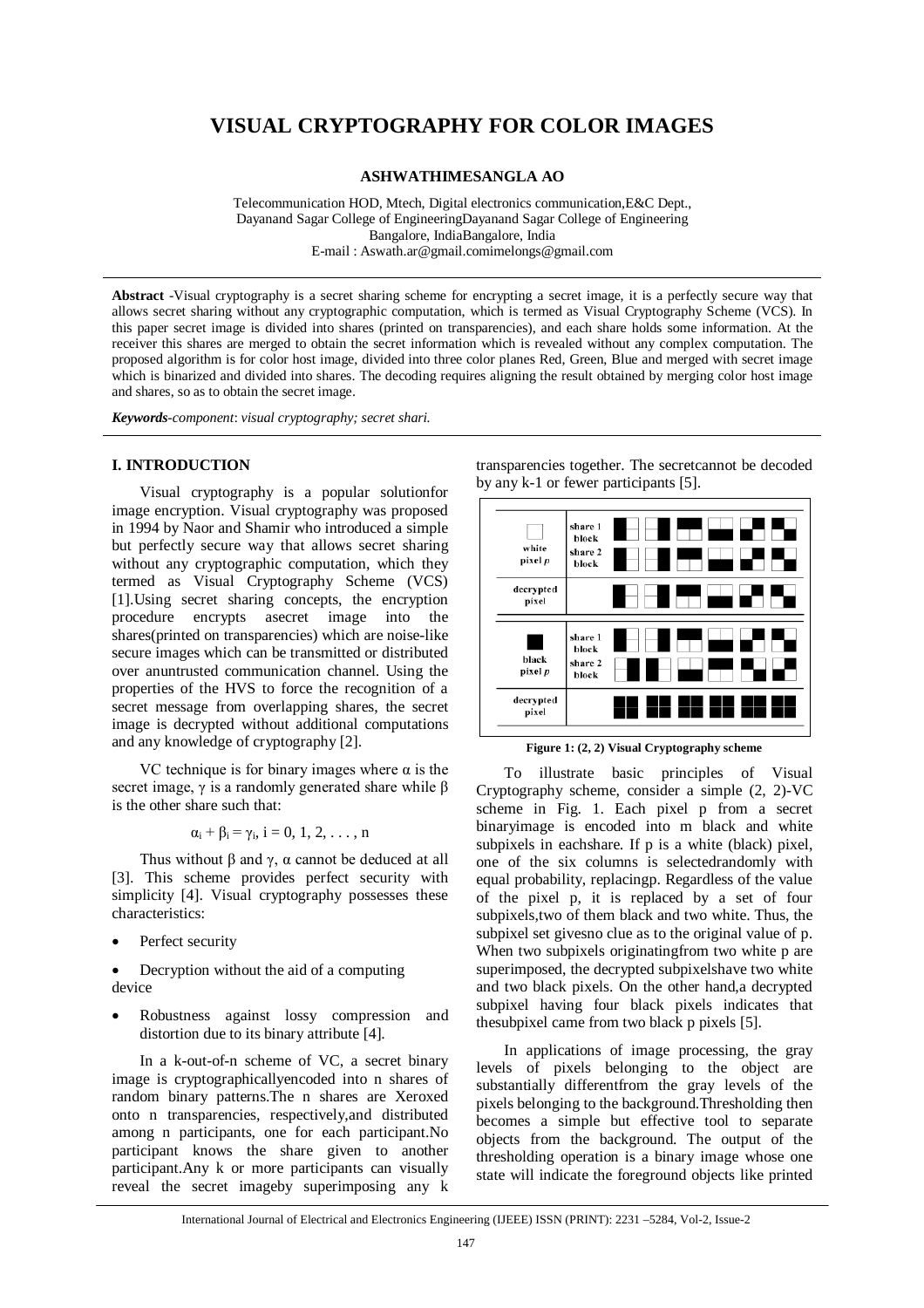textwhile the complementary state will correspondto the background. Depending on the application, theforeground can be represented by gray-level 0, that is,black as for text, and the background by the highest luminance for document paper that is 255 in 8-bit images or conversely the foreground by white and the background byblack [6].

Iterative thresholding is being used based on two-class Gaussian mixture models. At iteration n, a new threshold  $T_n$  is established using the average of the foreground and background class means [7]. Two similar methods are proposed in [8] [9]. Yanni and Horne [10] initializes the midpoint between the two assumed peaks of the histogram as  $g_{mid}=(g_{max}+g_{min})/2$ , where  $g_{\text{max}}$  is the highest nonzero gray level and  $g_{\text{min}}$ is the lowest one, so that  $(g_{max} - g_{min})$  becomes the span of nonzero gray values in the histogram. This midpoint is updated using the mean of the two peaks on the right and left, that is, as  $g^*_{mid}$  =  $(g_{\text{peak1}}+g_{\text{peak2}})/2$ .

### **II. ALGORITHM FOR ENCRYPTING COLOR IMAGE**

In this paper, assuming an input 24-bit bitmap color image which each 3-byte sequence in the bitmap array represents the relative intensities of red, green, and blue, respectively for image sized 512×512 RGBpixel for the host image and 256×256 for secret image[2].

Step 1: Firstly the color host image Fig.2 is decomposed into three planes under additive model, namely, red, green, blue, RGB. Fig.3shows the three primitive color components of Lena image, where each image has 256 levels of the corresponding primitive color, and each pixelrepresented by three bytes. Converting to (R, G, B),where R, G, B {0- 255}.



**Figure 2: color host image**



**Figure 3: primitive color (R, G, B) component**

Step 2: Simultaneously secret image is converted to grayscale image, ifit is color image or consider grayscale secret image instead, Fig. 4.



**Figure 4: Secret image converted to gray image**

Step 3: Converted gray image is further binarized into blocks or pixels, Fig.5, it is done by comparing with local threshold and global threshold, for block if localThresh<= globalContrast and mid\_gray >=128, then pixel = 1 or else pixel = 0. For pixel, if pixel >= mid\_graythen pixel = 1 or pixel = 0.



**Figure 5: Binarized image**

Step 4: Inorder to mix or encrypt three plane of host image with secret image, pixel expansion of secret image has to be done, this is done using (2, 2) VC scheme on binarized block. Hence two shares will be generated namely, share 1 and share 2, each share contains apart of secret image. To generate these shares, secret images are read pixel by pixel and mixing (OR operation) together with pixel of host or cover image.

Step 5: After mixing share 1 and share 2 with three planes RGB we obtain user 1 and user 2. Fig. 6,which when merged together gives the secret image.



**Figure 6: user 1 and user 2**



**Figure 7: Decrypted image**

International Journal of Electrical and Electronics Engineering (IJEEE) ISSN (PRINT): 2231 –5284, Vol-2, Issue-2